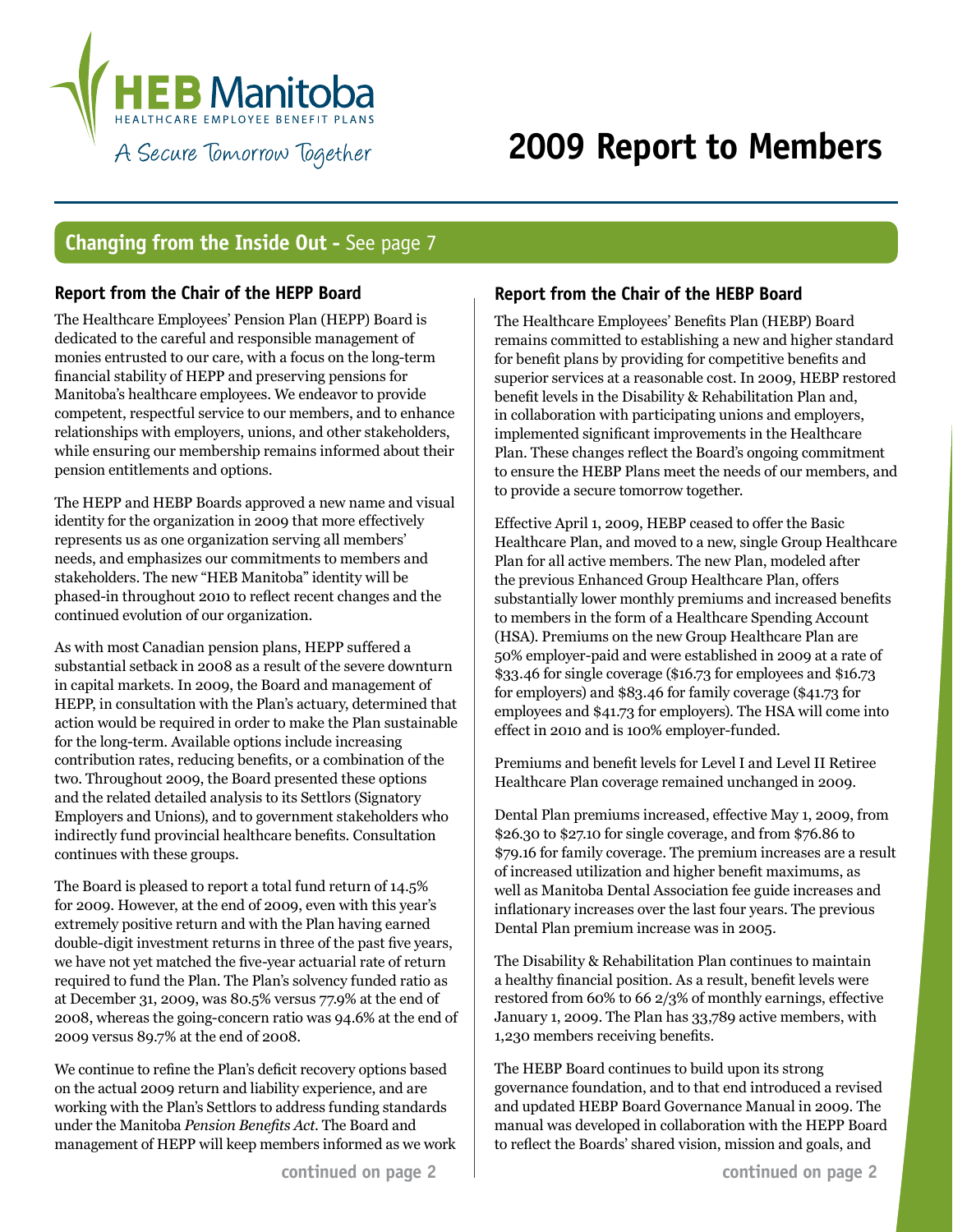towards establishing an action plan and implementation date to meet the requirements for long-term sustainability of the Plan.

As always, the Board remains committed to you, our members, and to ensuring good governance and oversight of HEPP. I would like to thank the Trustees for their commitment and dedication, and on behalf of the Board of Trustees, I would like to thank HEPP management and staff for their continued hard work and focus on providing a secure tomorrow together.

May Yo

**Gloria O'Rourke** Chair Healthcare Employees' Pension Plan Board

**Report from the Chair of the HEPP Board** *continued* **Report from the Chair of the HEBP Board** *continued*

joint structure, where applicable to oversee issues of joint concern to the Plans.

Over the course of 2010, you will see our new HEB Manitoba identity throughout our communications, which was developed by the HEPP and HEBP Boards in 2009 to represent us as one organization serving Manitoba's healthcare employees. The new identity reflects the progressive changes and progress we are making in carrying out our commitment to establishing a new and higher standard for pension and benefit plans.

I would like to thank the Board of Trustees for their time, effort and dedication to HEBP and on behalf of the Trustees, I would like to thank the management and staff of HEBP for their outstanding performance and service to all Plan members.

Brian Lelis

**Brian Ellis** Chair Healthcare Employees' Benefits Plan Board

#### **Report from the HEB Manitoba Chief Executive Officer**

For the management and employees at HEB Manitoba, 2009 was an active year. Highlights include the implementation of a newly redesigned Healthcare Plan, restoration of benefits to the Disability & Rehabilitation (D&R) Plan, the ongoing analysis and consultation around Pension Plan deficit recovery options, and the petition and collaboration for new rules around solvency exemption for HEPP. Note: For members of the Pension Plan, a notice about solvency exemption is included with this 2009 Report to Members.

As well, progress was made on several large multi-year operational initiatives, including the re-architecture of essential Information Technology systems for the D&R Plan and Pension Plan, the review of data integrity on a file-by-file basis, and increased outreach programs for stakeholders and members.

As the Plans evolve to meet members' needs, HEB management and employees are fully committed to providing superior member service and timely, accurate, and effective communication. We strive to be an organization that is guided by the fair and just treatment of members and other stakeholders through prudent fiscal management, while operating within the parameters of a complex legislative and contractual environment.

These values are most evident in the approach we used when implementing changes to the Healthcare Plan. Over the course of 2009, HEB partnered with its participating unions and employers to coordinate communications, benefit changes, and timing for the Healthcare Plan transition. Ultimately, the implementation allowed for informed members to make timely decisions with a seamless transfer to the new Plan.

In 2009, the HEPP Board continued to review the longterm sustainability of the Pension Plan, which included development and consideration of options to address the Plan deficit. HEB management, in consultation with the Plan's actuary, supported the Board throughout this review by providing critical advice, analysis, and considerations. The Board and management of HEB worked diligently in 2009 to ensure transparency and a common understanding among stakeholders, regarding a deficit recovery plan. In June 2010, the Board will finalize its request to the Plan Settlors and the related necessary contribution rate increase amount to be implemented January 2011. Members will receive additional information on this topic as it becomes available.

I would like to thank the Boards of HEPP and HEBP for their ongoing support of management and their dedication to applying best practices in corporate governance at both the Board and management levels. In addition, I would like to thank the executive management and employees of HEB for their continued efforts and dedication in meeting increasing demands without compromising service to membership or to standards. We remain dedicated to you, the member, in striving to provide a secure tomorrow together.

Whatform

**Winston Maharaj** Chief Executive Officer HEB Manitoba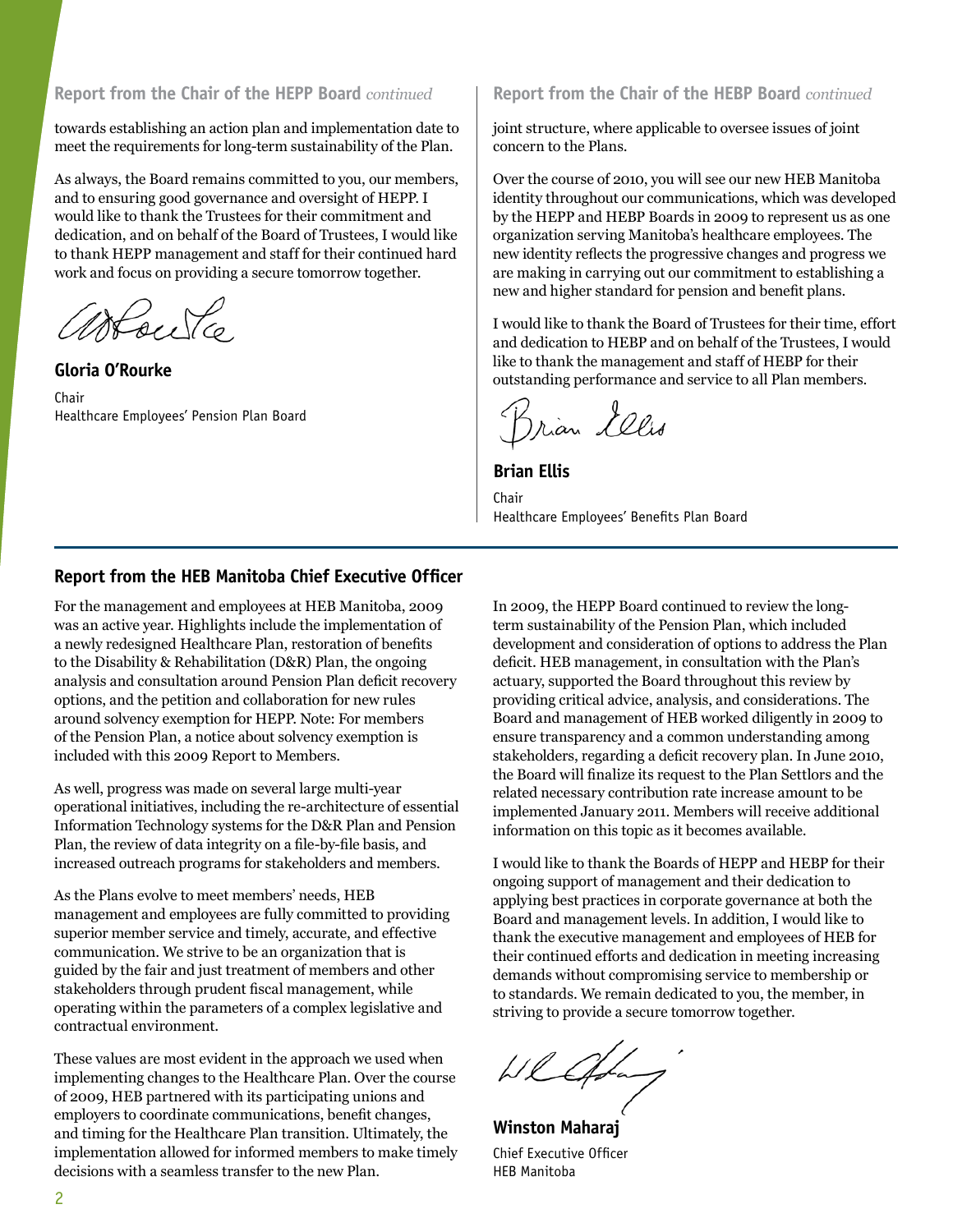## **Pension Plan Financial Summary\***

| Increase in net assets                         | 2009              | 2008            |
|------------------------------------------------|-------------------|-----------------|
| Current period change in market values         | \$<br>332,303,247 |                 |
| Investment income                              | 116,054,995       | 126,163,513     |
| Contributions from employers                   | 114,777,923       | 103,323,748     |
| Contributions from employees                   | 114,799,829       | 103,327,457     |
| <b>Total</b>                                   | 677,935,994       | 332,814,718     |
| Decrease in net assets                         |                   |                 |
| Current period change in market values         |                   | 700,111,774     |
| Benefits paid to pensioners and beneficiaries  | 123,654,940       | 113,565,796     |
| Refunds to terminated members                  | 27,405,255        | 23,176,464      |
| Investment and Plan administration expenses    | 15,709,764        | 16,919,316      |
| <b>Total</b>                                   | 166,769,959       | 853,773,350     |
| Net increase (decrease) in net assets          | 511,166,035       | (520, 958, 632) |
| Net assets available for benefits, January 1   | 3,061,852,509     | 3,582,811,141   |
| Net assets available for benefits, December 31 | 3,573,018,544     | 3,061,852,509   |

*\*Full Audited Financial Statements are available on our website at www.hebmanitoba.ca*

### **Pension Plan Membership**

| <b>Member Mix</b> | 2009   | 2008   | Average Age (years) | 2009 | 2008 |
|-------------------|--------|--------|---------------------|------|------|
| Deferred Vested   | 9,513  | 8,821  | Active member       | 43   | 43   |
| Retired           | 12,732 | 12,117 | Retired member      | 70   | 70   |
| Active & Disabled | 40.426 | 38,921 | Deferred member     | 44   | 43   |
| <b>Total</b>      | 62.671 | 59.859 |                     |      |      |

| verage Age (years) | 2009 | 2008 |
|--------------------|------|------|
| Active member      | 43   | 43   |
| Retired member     | 70   | 70   |
| Deferred member    | 44   | 43   |

# **Pension Plan Highlights**

The Healthcare Employees' Pension Plan (HEPP) provides pension benefits to eligible employees of participating healthcare employers, including regional health authorities, hospitals, nursing homes, special-care homes, and other health-related organizations.

The Plan is a defined benefit (DB) pension plan, which uses a formula, rather than investment income derived from pension contributions, to determine benefits payable to eligible members at retirement.

In 2009, we continued reviewing and correcting each member's historical pension data received from employers. To date, we have focused on widespread data issues, such as union code corrections and allocating retroactive earnings to applicable years, as well as a file-by-file review of each

member's historical information. All current payroll and socio-demographic information received from employers has also undergone extensive data tests prior to being posted to a member's pension record.

Each of these measures will enable us to provide members with more accurate pension information in a more timely manner.

We also increased the number of pre-retirement presentations at participating healthcare facilities in 2009. To ensure we meet our members' needs, this service will continue in 2010. Moreover, when visiting in your area, our representatives can meet with individual members to discuss their pension or retirement options. To request a pre-retirement presentation and/or individual meeting, please contact your employer.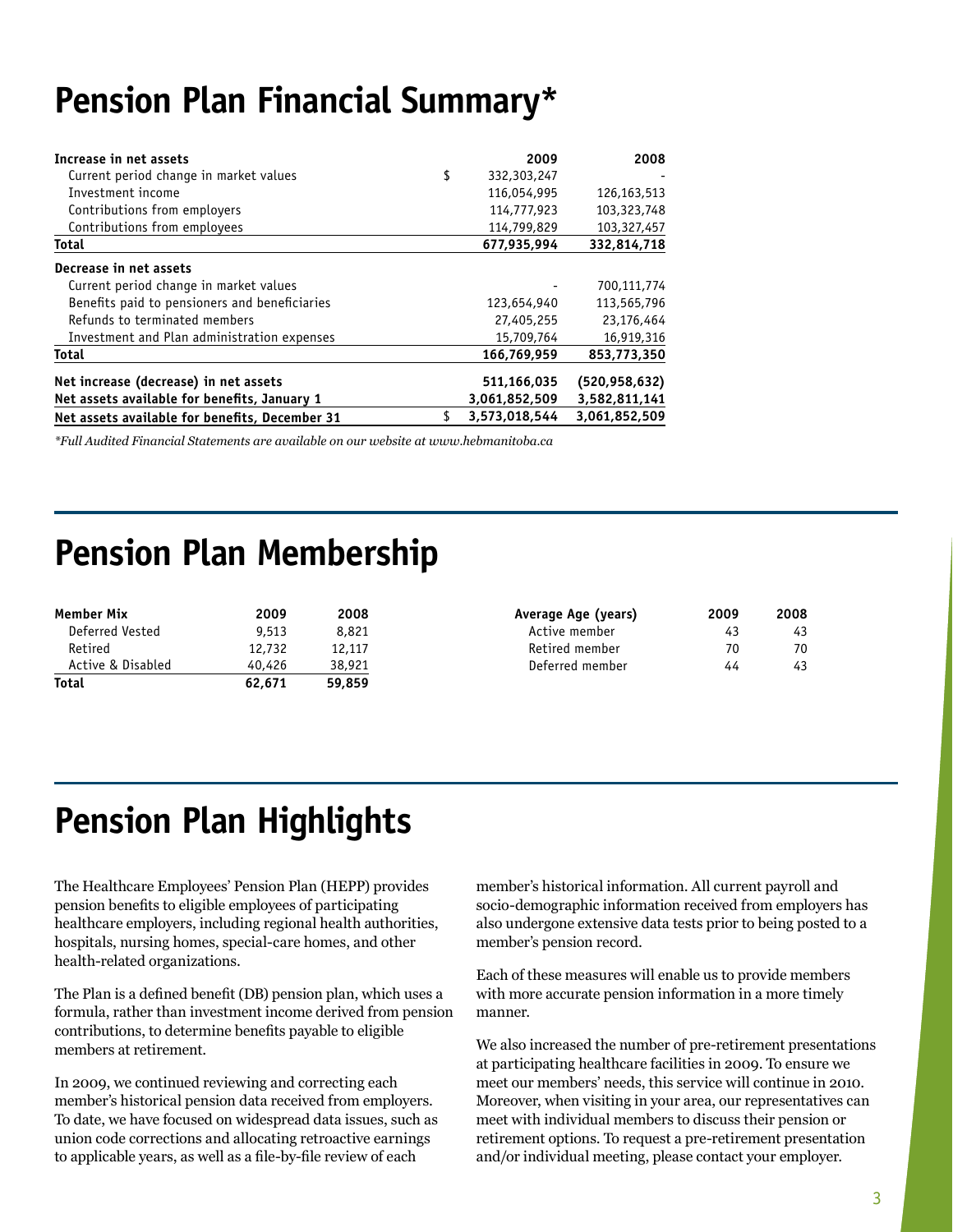# **Pension Plan Investment Highlights**

### **HEPP Investment Returns**

HEPP's investment returns recovered dramatically in 2009 following the financial crisis and its impact on returns in 2008. The Plan achieved a 14.5% return in 2009, its best annual return since inception. Equally important, the Plan did not experience any permanent decrease in the values of our investments as a result of any credit defaults or liquidity issues. In large part, this strong performance reflects the Plan's ongoing conservative investment policy framework. To fund the Plan's obligations, we need to achieve a long-term rate of return of 6.5%, as determined by the Plan's actuary.

With long-term government bond yields averaging approximately 4% over the past five years, the Plan requires exposure to investments that will generate higher returns. Over the long term, equity-type investments are expected to outperform fixed-income returns, but their performance is more volatile. The accompanying charts show that, despite earning returns which were double the actuarial rate in three of the past five years, the impact of the 2008 financial crisis is still being felt, with the five-year return below the actuarial rate.

### **Major Market Returns**

Global equity markets rebounded strongly in 2009, following an unprecedented flow of government funds intended to stimulate the economy and avoid a depression-like scenario. Most markets reached low points in March 2009 and closed the year up strongly.

The Canadian dollar rose in value against most major currencies during the year, lowering returns from foreign equity markets when expressed in Canadian dollar terms. Bond market returns were positive, largely due to extremely favourable returns in the corporate bond sector.

The Canadian real estate market, as measured by the ICREIM/IPD Canada Annual Property Index, returned -0.3% in 2009, its first negative return since 1993. Income returns for the four main property sectors in the Index averaged 6.8% in 2009. All four sectors experienced negative valuation adjustments in 2009. In spite of these adjustments, two of the four sectors generated positive total returns for the year.

#### **HEPP Asset Mix**

As mentioned in the 2008 Report to Members, liquidity was constrained in most markets at the end of 2008. These conditions continued into the first quarter of 2009 with most equity markets reaching a low point in March 2009. With improving liquidity conditions, we rebalanced our portfolio at the end of the first quarter, reducing our exposure to mortgage investments. Proceeds were used to increase our equity positions to meet policy targets.





5.2%

6.5%

6.5%

-0.3%

3.7%

**Asset Mix**

Canadian Real Estate Market

4 Years

5 Years

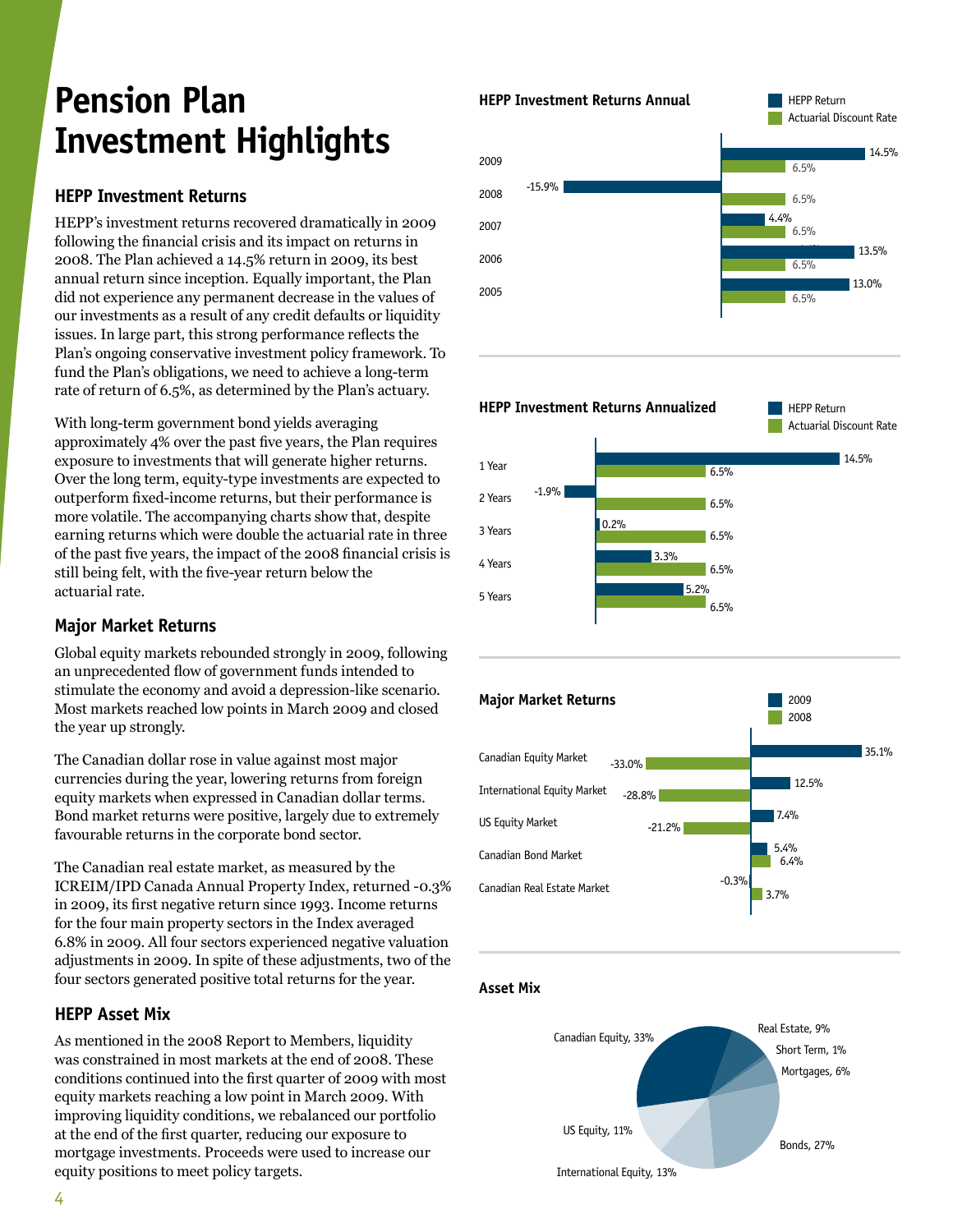# **Benefits Information**

The Healthcare Employees' Benefits Plan (HEBP) offers Healthcare, Dental, Disability & Rehabilitation, and Life Insurance plans to eligible healthcare employees and their families throughout Manitoba. All employers do not necessarily participate in each of the benefit plans offered by HEBP. Employees should check with their employer for coverage clarification.

#### **Financial Summary**

#### **Basic Healthcare Plan**

|                                                       | 2009            | 2008      |
|-------------------------------------------------------|-----------------|-----------|
| Increases                                             |                 |           |
| Premiums                                              | \$<br>1,038,546 | 2,967,178 |
| Investment income                                     | 11,314          | 32,433    |
|                                                       | 1.049.860       | 2.999.611 |
| Decreases                                             |                 |           |
| Claims and related expenses                           | 1,176,563       | 2,650,271 |
| Administrative expenses                               | 197,297         | 155,520   |
|                                                       | 1,373,860       | 2,805,791 |
| Net increase prior to change in obligations           | (324,000)       | 193,820   |
| Change in obligations and internally restricted funds | 305,942         | (33, 575) |
| Net increase (decrease) after change in obligations   | (18,058)        | 160,245   |
| <b>Net Assets Beginning</b>                           | 367,584         | 207,339   |
| <b>Net Assets Ending</b>                              | 349,526         | 367,584   |

#### **Benefit Highlights**

Premiums and benefit levels for the Basic Healthcare Plan remained unchanged in 2009. The introduction of the new Healthcare Plan, effective April 1, 2009, provided one Healthcare Plan for all members, and prompted the transition of many members of the former Basic Healthcare Plan into the new Plan. The financial information provided here is based on the decline in membership and is not representative of the actual Basic Healthcare Plan experience. The former Basic Healthcare Plan officially closed October 31, 2009.

#### **Healthcare Plan**

|                                                       | 2009             | 2008      |
|-------------------------------------------------------|------------------|-----------|
| <b>Increases</b>                                      |                  |           |
| Premiums                                              | \$<br>19,071,876 | 9,642,459 |
| Investment income                                     | 41,339           | 42,763    |
|                                                       | 19.113.215       | 9.685.222 |
| Decreases                                             |                  |           |
| Claims and related expenses                           | 13,149,859       | 8,513,574 |
| Administrative expenses                               | 2,021,511        | 543,119   |
|                                                       | 15,171,370       | 9,056,693 |
| Net increase prior to change in obligations           | 3,941,845        | 628,529   |
| Change in obligations and internally restricted funds | (2,986,056)      | (487,298) |
| Net increase after change in obligations              | 955,789          | 141,231   |
| <b>Net Assets Beginning</b>                           | 81,581           | (59,650)  |
| <b>Net Assets Ending</b>                              | 1,037,370        | 81,581    |

As of April 1, 2009, the Enhanced Healthcare Plan became the new Healthcare Plan. Premiums under the new Plan are shared equally between employers and members. In order to support anticipated claim costs and reserve levels, a rate increase was implemented in 2009. The benefit levels for the new Healthcare Plan remained unchanged in 2009. For the former Basic Healthcare Plan and the new Healthcare Plan combined, claims were at 75% of premiums in 2009, down from 88% in 2008. We anticipate that the Plan and all reserves will be fully funded by the end of 2010. Of claims incurred, 45% were for drugs, 12% were for vision care, and 40% were for paramedical and other benefits.

#### **Retiree Healthcare Plan**

|                                                       | 2009            | 2008      |
|-------------------------------------------------------|-----------------|-----------|
| Increases                                             |                 |           |
| Premiums                                              | \$<br>3,742,599 | 3,360,980 |
| Investment income                                     | 7,960           | 16,217    |
|                                                       | 3,750,559       | 3,377,197 |
| Decreases                                             |                 |           |
| Claims                                                | 3,175,282       | 2,971,691 |
| Administrative expenses                               | 250,279         | 196,739   |
|                                                       | 3,425,561       | 3,168,430 |
| Net increase prior to change in obligations           | 324,998         | 208,767   |
| Change in obligations and internally restricted funds | (292,146)       | (196,311) |
| Net increase after change in obligations              | 32,852          | 12,456    |
| <b>Net Assets Beginning</b>                           | 36,083          | 23,627    |
| <b>Net Assets Ending</b>                              | \$<br>68,935    | 36,083    |

#### **Plan Membership:** 29,132

Premiums and benefit levels for Level I and Level II coverage of the Retiree Healthcare Plan remained unchanged in 2009. The Plan's financial position improved during 2009, and we anticipate that the Plan and all reserves will be close to fully funded by the end of 2010.

#### **Plan Membership:** 5,726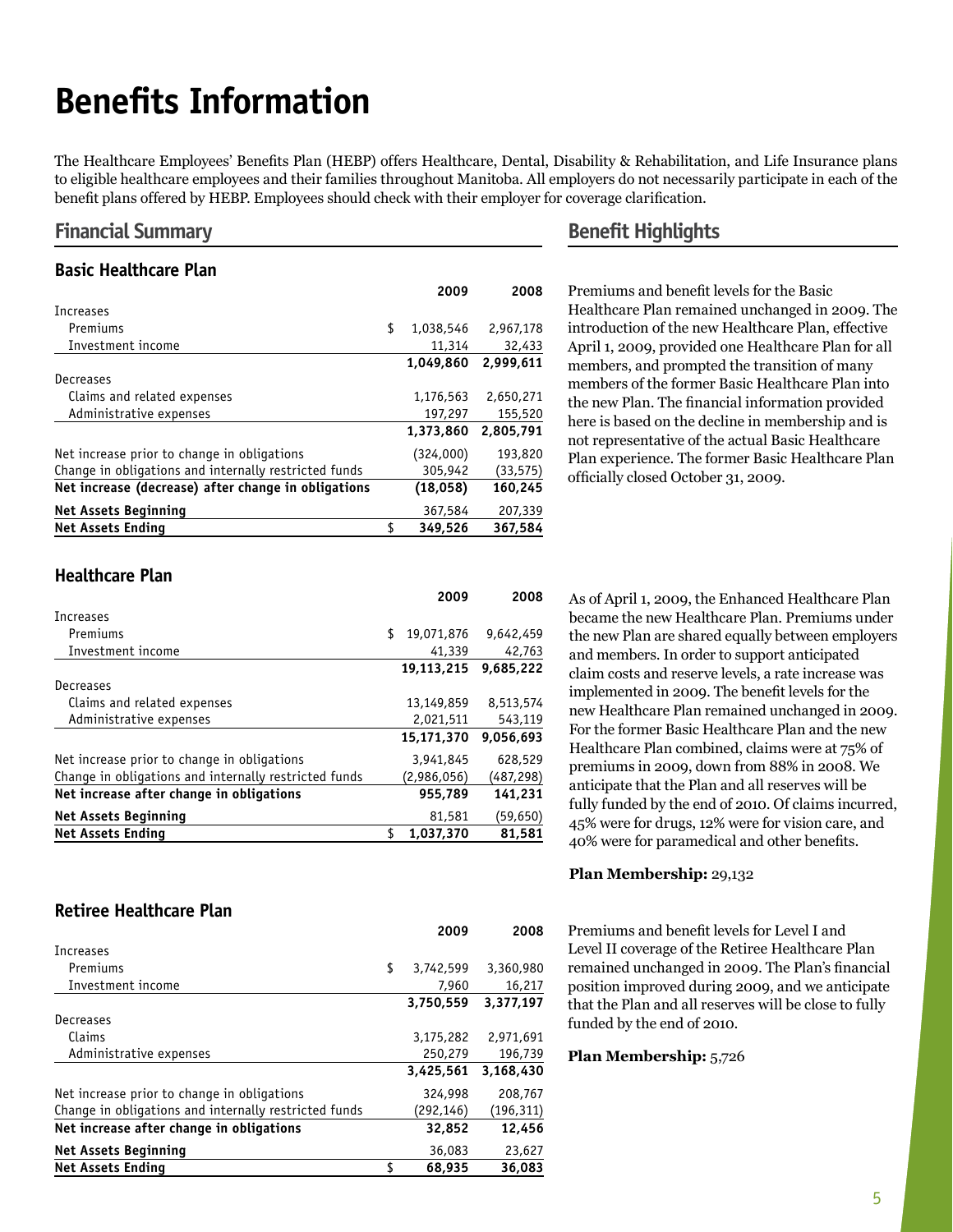### **Financial Summary Benefit Highlights**

#### **Dental Plan**

|                                                       | 2009             | 2008                  |
|-------------------------------------------------------|------------------|-----------------------|
| Increases                                             |                  |                       |
| Premiums                                              | \$<br>17,078,435 | 15,347,290            |
| Investment income                                     | 43,651           | 150,214               |
|                                                       |                  | 17,122,086 15,497,504 |
| Decreases                                             |                  |                       |
| Claims                                                | 16,673,868       | 14,880,288            |
| Administrative expenses                               | 1,198,542        | 838,494               |
|                                                       |                  | 17,872,410 15,718,782 |
| Net (decrease) prior to change in obligations         | (750,324)        | (221, 278)            |
| Change in obligations and internally restricted funds | (232,903)        | (100, 038)            |
| Net (decrease) after change in obligations            | (983,227)        | (321, 316)            |
| <b>Net Assets Beginning</b>                           | 1,553,122        | 1,874,438             |
| <b>Net Assets Ending</b>                              | \$<br>569.895    | 1,553,122             |

In order to support anticipated claim costs and reserve levels of the Dental Plan, a rate increase was implemented in 2009. The premium increases were a result of increased utilization and higher benefit maximums, as well as Manitoba Dental Association fee guide increases and inflationary increases over the last four years. Claims were at 98% of premiums in 2009 versus 97% in 2008. The Plan's reserves remain fully funded. Of claims incurred, 84% were for basic services and 16% were for major and orthodontic services.

#### **Plan Membership:** 24,043

#### **Life Insurance Plan**

|                                                        | 2009            | 2008                  |
|--------------------------------------------------------|-----------------|-----------------------|
| Increases                                              |                 |                       |
| Premiums                                               | \$<br>9,245,049 | 8,639,334             |
| Investment income (loss)                               | 4,657,434       | (3,044,900)           |
|                                                        | 13.902.483      | 5,594,434             |
| Decreases                                              |                 |                       |
| Claims and related expenses                            | 5,786,591       | 8,295,715             |
| Administrative expenses                                | 908,207         | 861,800               |
|                                                        | 6.694.798       | 9,157,515             |
| Net increase (decrease) prior to change in obligations | 7,207,685       | (3,563,081)           |
| Change in obligations and internally restricted funds  | (2,548,000)     | (1, 359, 000)         |
| Net increase (decrease) after change in obligations    |                 | 4,659,685 (4,922,081) |
| <b>Net Assets Beginning</b>                            | 9,072,261       | 13,994,342            |
| <b>Net Assets Ending</b>                               | \$13.731.946    | 9.072.261             |

Claims and related expenses were at 63% of premiums in 2009, down from 96% in 2008. There were no premium increases or benefit changes during 2009, nor are any expected for 2010. The Plan's reserves are fully funded.

#### **Plan Membership:** 34,059

#### There were 1,230 members receiving D&R Benefits at December 31, 2009. Of these claims, 848 were being administered by our in-house program, up from 773 in 2008. Premium rates were unchanged in 2009 and benefit levels were restored from 60% to 66 2/3%. Obligations include reserves and

Plan is fully funded.

#### **Plan Membership:** 33,789

assumption changes that occurred in 2009. The

#### **Disability & Rehabilitation (D&R) Plan**

|                                             | 2009                    | 2008                              |
|---------------------------------------------|-------------------------|-----------------------------------|
| Increases                                   |                         |                                   |
| Premiums                                    |                         | 33,643,586 30,848,731             |
| Investment income                           |                         | 7.005.768 7.371.344               |
|                                             |                         | 40,649,354 38,220,075             |
| Decreases                                   |                         |                                   |
| Claims and related expenses                 |                         | 20,508,814 16,994,888             |
| Administrative expenses                     |                         | 4,055,299 4,767,993               |
|                                             |                         | 24,564,113 21,762,881             |
| Net increase prior to change in obligations |                         | 16.085.241 16.457.194             |
| Change in obligations                       |                         | $(16, 774, 000)$ $(26, 406, 000)$ |
| Net (decrease) after change in obligations  |                         | (688, 759) (9, 948, 806)          |
| <b>Net Assets Beginning</b>                 |                         | 29,281,598 39,230,404             |
| <b>Net Assets Ending</b>                    | \$28.592.839 29.281.598 |                                   |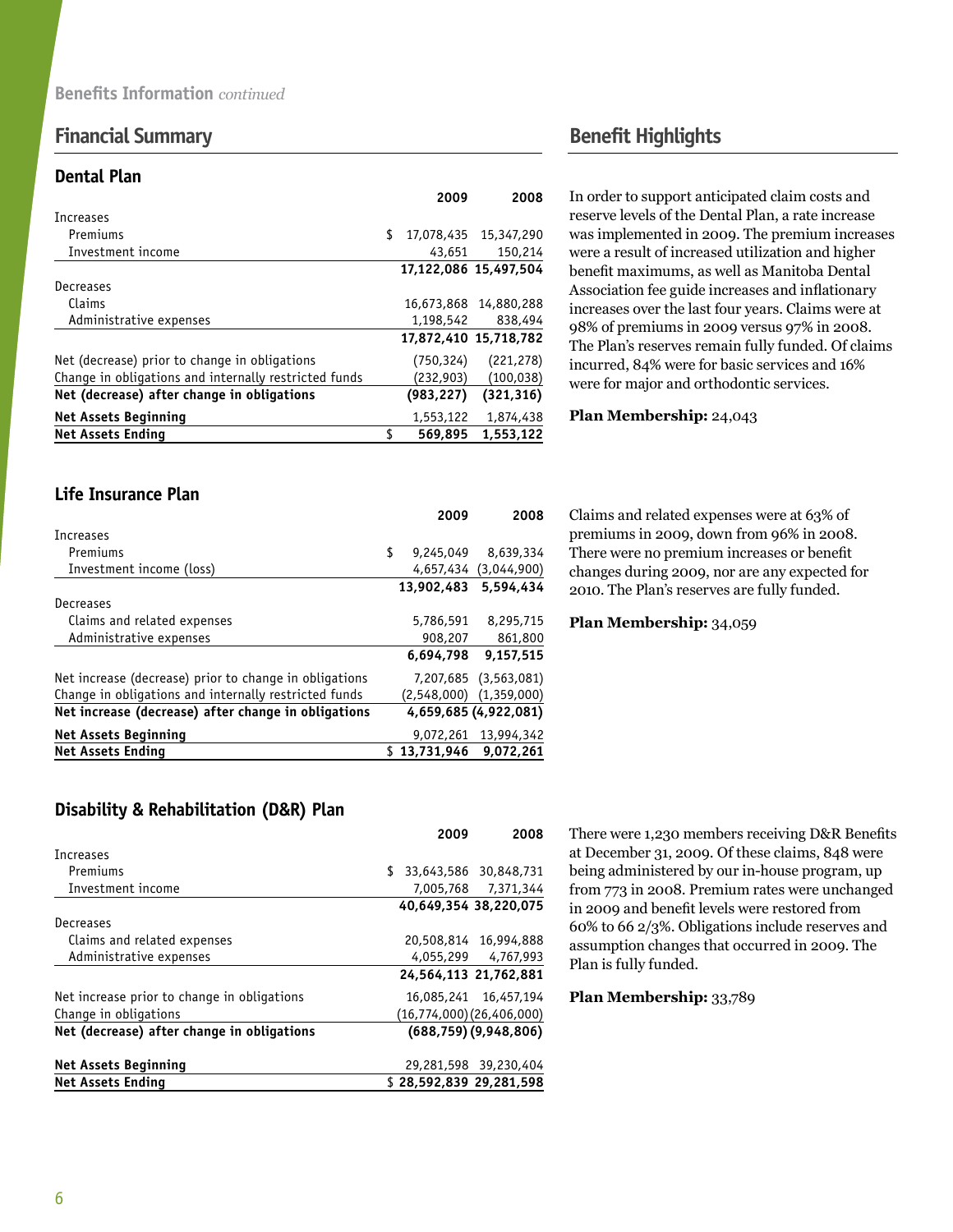### **We're Changing**



Our New Identity

Over the course of 2010, throughout our communications, you will see our new name and logo reflecting recent changes and the continued evolution of our organization.

The single name "HEB Manitoba" more effectively represents one organization serving all members' needs.

Our new logo with the tagline "A Secure Tomorrow Together" emphasizes our commitment to members and stakeholders through our mission and values to establish a new and higher standard for pension and benefit plans. It reflects the progressive changes we are making as an organization with a focus on improved delivery of services and benefit coverage; enhanced communication; strengthened relationships with stakeholders; and effective governance and management of funds.

Look for the new identity throughout member publications and other communications that will be gradually phased in over the coming months. Later this year, a website will be launched which will make it easier for you to find the information you are looking for.

# **Directories Board and Committee Members as of December 31, 2009**

#### **HEPP Board of Trustees**

#### **Union Representatives** Ray Erb

*Retired, Manitoba Government and General Employees' Union*

Doug Laurie *Manitoba Council of Health Care Unions*

Bob Malazdrewich, CEB *Canadian Union of Public Employees*

Bob Romphf (Vice-Chair) *Manitoba Nurses' Union*

Ken Swan *Manitoba Association of Health Care Professionals*

Bruno Zimmer *Manitoba Council of Health Care Unions*

#### **Employer Representatives**

Jean-Paul Gobeil, CA, CMC *Retired Partner, Deloitte*

Paul Kochan, CPA, CBV, FCA *Winnipeg Regional Health Authority*

Jason Lange *St. Boniface General Hospital*

Gloria O'Rourke (Chair) *Winnipeg Regional Health Authority*

Merv Toderian *Parkland Regional Health Authority*

Janet Wilcox-McKay, BA, CGA *Brandon Regional Health Authority*

#### **HEBP Board of Trustees**

#### **Union Representatives**

Brian Ellis, BSW, CEB (Chair) *Canadian Union of Public Employees*

Monica Girouard, CGA *Manitoba Council of Health Care Unions*

Doug Laurie *Manitoba Council of Health Care Unions*

Bob Romphf *Manitoba Nurses' Union*

Ken Swan *Manitoba Council of Health Care Unions*

#### **Employer Representatives**

Gerry Gattinger (Vice-Chair) *Parkland Regional Health Authority*

Jean-Paul Gobeil, CA, CMC *Retired Partner, Deloitte*

Gloria O'Rourke *Winnipeg Regional Health Authority*

Merv Toderian *Parkland Regional Health Authority*

Janet Wilcox-McKay, BA, CGA *Brandon Regional Health Authority*

**continued**